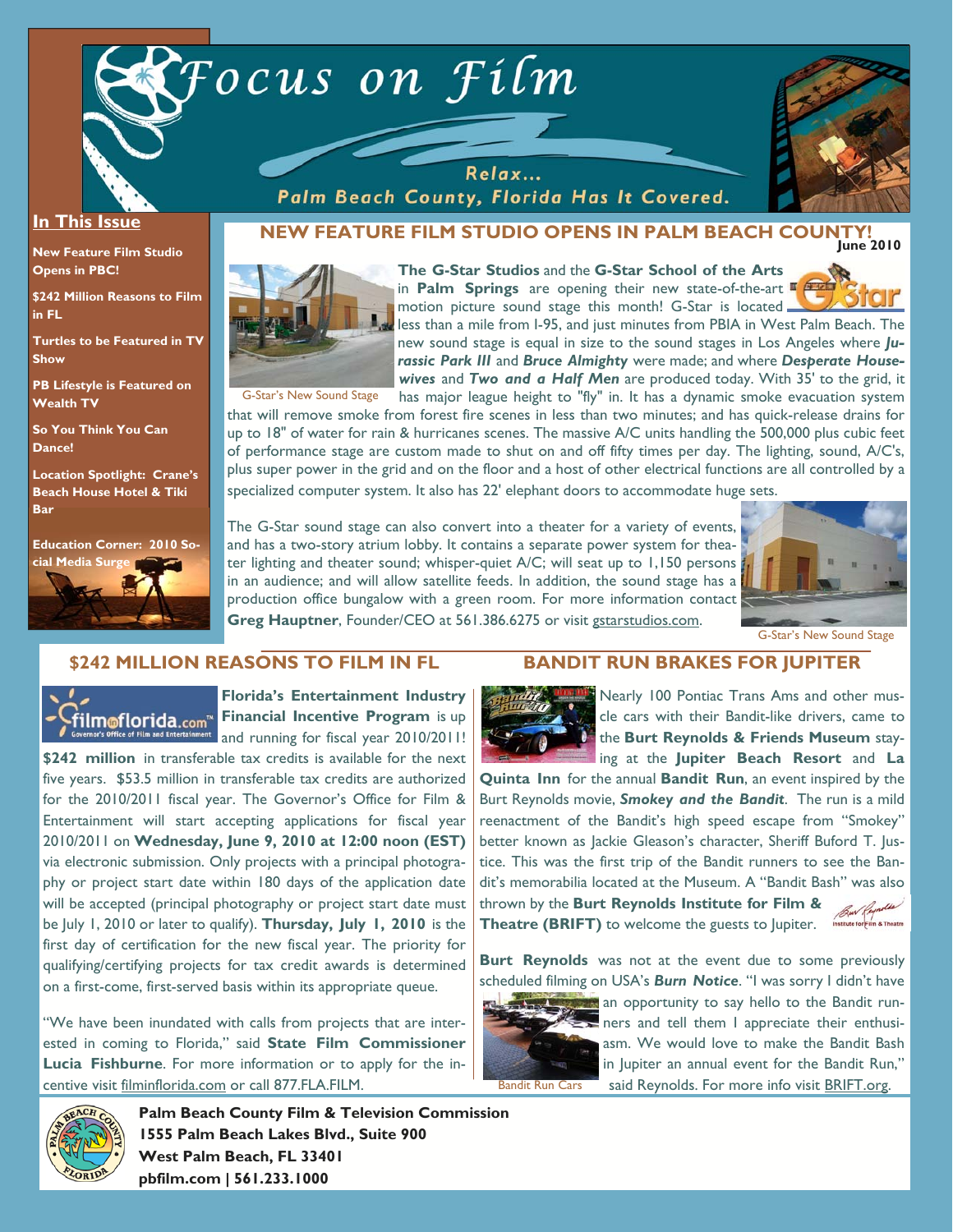# **PRODUCTION COMPANY INKS NEW DEAL**



**Information Television Network** (ITV) in **Boca Raton** announced a new content partnership agreement with the video distribution platform 5min Media. The relationship brings

HealthScienceChannel.com's premium broadcast quality and physician vetted health video—featured on networks such as PBS and Discovery—to 5Min Media's robust video platform, which serves a monthly audience of over 28 million unique viewers.

"HealthScienceChannel.com repre-**Health Science** sents a culmination of ITV's prominence in the health space over the past decade. We are excited about this partnership as it underscores the quantifiable value of our content online, augmenting ITV's existing distribution model and accelerating our digital syndication strategy", said **Matt Her**ren VP of Business Development at ITV. For info visit *itvisus.com*.

# **NEW VENUE FOR LIVE MUSIC AND FILMS**



Looking to rock out in the privacy of your own studio? **DC Rehearsal and Showcase Studios** located at in **West Palm Beach** offers four high quality rehearsal rooms equipped with two guitar rigs, bass rig, drum set, 1200 watts of PA power, four floor monitors on two mixes

Main Showcase Room

and four vocal mikes-including a 1500 square ft. showcase room complete with concert sound and lighting. The facility can used for film productions, touring production rehearsals, CD release parties, showcases and live performances.



DC Studios is also accepting applications for bands to perform live to a crowd for their Fri-

day/Saturday night concerts. They will show-

case two-five bands per night. The acts chosen will get a percentage of the door, and will get a free DVD of the perform-

ance. For more info call 561.429.3940. Rehearsal Space

**LIGHTHOUSE CELEBRATES 150 YEARS!** 



A local Jupiter advertising firm, **Gibson Roscoe Advertising**, offered to design a new logo for the **Jupiter Inlet Lighthouse & Museum** to help celebrate and commemorate its 150th

Anniversary. "We deeply appreciate that Bob Gibson offered his services and contributed his company's time and talent to help our landmark Lighthouse," said **Jamie Stuve,** President & CEO of the Jupiter Lighthouse.

Creative Director **Ken Roscoe** of Gibson Roscoe Advertising said, "When we see our lighthouse we realize how fortunate we are to live here," states Roscoe. "There is something very special about this place." For more info visit jupiterlighthouse.org.

# **NEW TV STATION DEVOTES PROGRAMMING TO HISPANICS**



After one year of hard work and effort, **MASTV** MASTV has arrived! Oscar Nodarse, who was founder of **Mi Pueblo TV** 

(Comcast 232 and 212), started this new station. The goal of MASTV is to provide the Hispanic-American community in Palm Beach County with fresh new programs and talk shows.

"I am very happy to provide once again to the Hispanic community the first TV Channel that will truly satisfy the needs of Hispanics.



We will convey superior information, lots of entertainment and positive and enriching messages," said **Oscar Nodarse, President/CEO of MASTV Inc.** MASTV is airing on **Channel 47 Digital** and is dedicated to Spanish language programming. For more information please visit mastv.tv.

**PHOTOGRAPHER MAKES A DIFFERENCE** 



Renowned photographer **Greg Ross** of **Ross Studio** in **West Palm Beach** is taking a stand to end homelessness in Palm Beach County (PBC). Ross is one of the

founding members of the 2% solution, a program from The Lord's Place in West Palm Beach that helps homeless people who have no place to go. If just 2% of the residents in Palm Beach County donate \$1 a day (\$30 a month), sufficient resources will be available to end homelessness in PBC, according to the 2% solution website.



"As a photographer my passion for documenting and telling the visual stories of real life-people, issues, and unique places-has taken me around the world on assignment. I strongly believe that we have the ability to

Homeless in PBC

make a difference," said Ross. Ross has been taking photos of the homeless situation in PBC to use as part of the awareness materials for the 2% solution. For more info visit thelordsplace.org/2percent/index.php.



Homeless Photo

## **TURTLES TO BE FEATURED IN TV SHOW**



A crew from **National Geographic** traveled to Palm Beach County (PBC) to observe sea turtles in their natural habitat. The crew shot on beaches including Juno Beach with the assistance of biologists from the **Loggerhead Marinelife Center** (LMC).

The footage will be seen during an episode of *Wild Nights*, a new three-part series, which focuses on urban wildlife. The series is being produced for National Geographic's new channel "**Wild**," and it set to air in the Fall of 2010. Special thanks to the agencies and individuals who assisted with this project. For info visit animals.nationalgeographic.com/wild/shows/.



Sea Turtle Photo Courtesy: LMC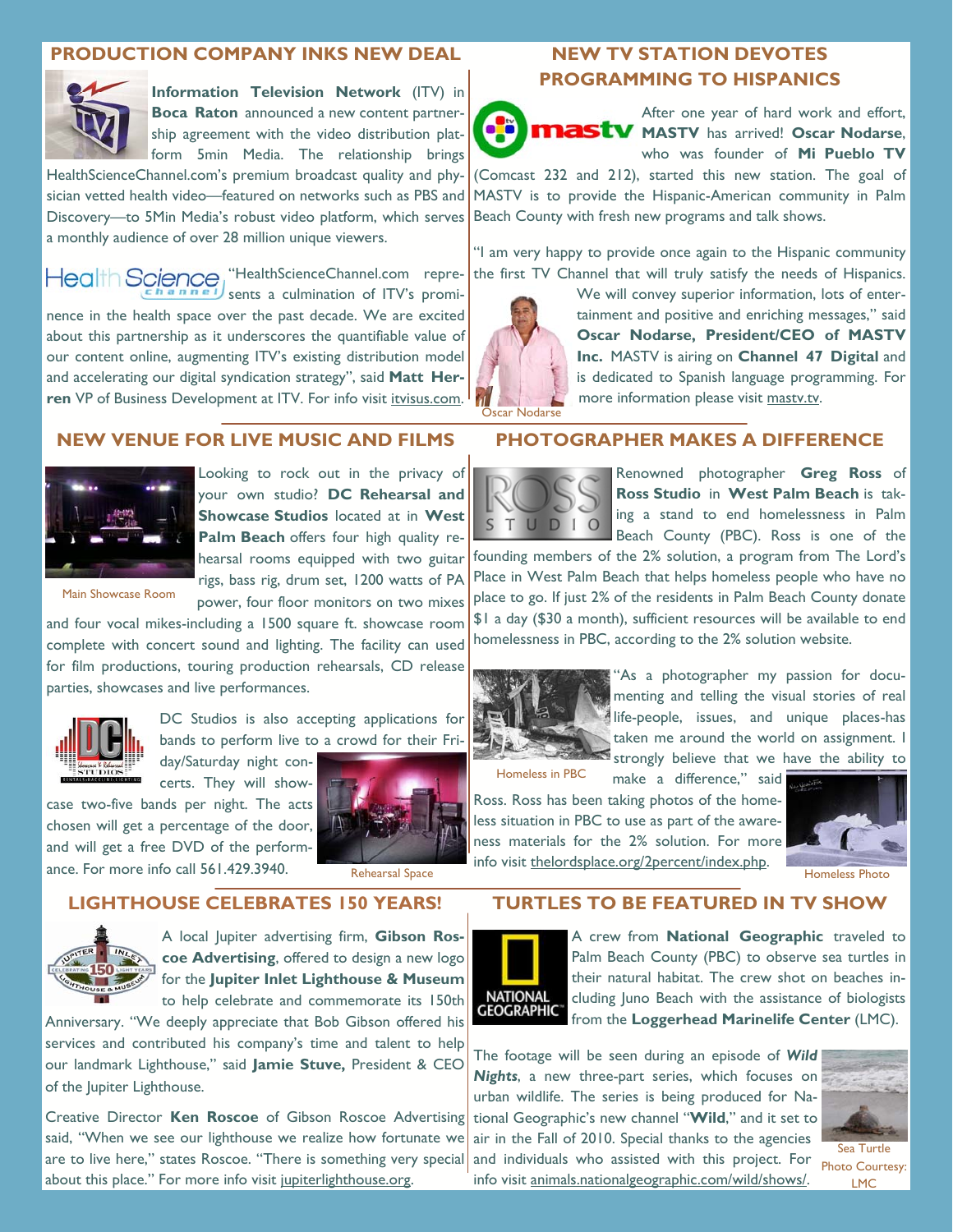# **2010 SOCIAL MEDIA SURGE**



Education related events such as the **2nd annual Downtown Artworks** and the **15th annual Student Showcase of Films (SSOF)** has expanded marketing efforts to reach past, present and future participants through social media outlets. Facebook and YouTube have captivated an audience of innovative, eager consumers while providing businesses with an inexpensive and fast medium to distribute information. **WebcastTV.com** hosted more than 1,400 viewings of the live SSOF awards ceremony while YouTube's variety of SSOF vignettes respectfully tabulated 3,471 views. Red Carpet Arrival at the SSOF Marketing efforts were maximized as Downtown Art Works received 130,000 impres-FSU Student Film-



sions on the Palm Beach Post's home webpage. Attendance soured to more than 1,500 for Downtown Art Works, maker Steven Bell an inspired exhibition of student art and music. This year's SSOF increased audience participation from 600 in past being interviewed

years to 800 at the new Palm Beach Gardens High School venue. All the same, main stream media still has its place in by WFLX Fox 29 the sun. Invaluable media coverage from local affiliates **WFLX TV Fox 29**, **WPTV Channel 5**, **WPBF Channel 25**, **West Palm Beach TV Channel 18** and Palm Beach County's Government **Channel 20** set the stage during the busy red carpet arrival. For many of these students it was the first time giving an interview, walking a red carpet and accepting an award. Now because of the popularity of social media, these images and those captured on personal handheld devices can be seen You Tuhe **facebook** 

around the world! For more info, or to view the SSOF live award ceremony, please join us on Facebook. **Broadcast Yourself** 

# **KIDS CATALOG SHOOTS IN JUPITER**



**Pitter Patter Productions** out of **Jupiter Farms** recently produced a catalog shoot for **Filou and Friends**, a company out of Belgium. The entire catalog was shot on-location

at **Riverbend Park** in **Jupiter**. "Riverbend Park was the perfect place to shoot. The park served as a beautiful background and we were able to use the Canoe Outfitters bus as a prop for the shoot, which was exactly what we needed. Most of the kids modeling in the shoot were locals too," said **Erik Skeisvoll**, **Photographer**. The catalog will be mailed all over Europe.

Erik Skeisvoll and his wife Monica, who is also a photographer are long time residents of Jupiter Farms and have an extensive client list. They have photographed spreads for magazines such as **Teen Vogue**, **Self**, **Child**, **Junior** and **Parents** and have worked on

numerous shoots for **Ralph Lauren**, **L.L Bean** and **Macy's**. For more information about Pitter Patter Productions please visit skeisvollphotography.com or call 561.346.4071.



Riverbend Park in Jupiter

# **DREYFOOS GRAD STARS ON NETWORK TV**



Palm Beach County native **Mary Elise Hayden** made a guest appearance on the **ABC Family** TV Show, *10 Things I Hate About*  You. She was seen in two recent episodes in May as a character named **Co'lliviette**, a self -centered, manipulative model trying to make her way to the top. "In this economy, I'm trying to "bring it" everyday," said Hayden.

Next up for Hayden...a starring role in the independent feature film, *Eloquent Graffiti*. Hayden is a graduate of the **Dreyfoos School of the Arts** in **West Palm Beach**. *10 Things I Hate About You* airs Mondays at 8/7c. For more info please visit abc.com.

# **PB LIFESTYLE IS FEATURED ON WEALTH TV**

Wealth TV, a network dedicated to giving viewers a behind the scenes look into how the wealthy achieve and enjoy their success, was in Palm Beach County (PBC) to film episodes for

two different shows, *WOW!* and *Palatial Passport***.** Both shows were shot entirely in PBC, and locations such as **The Breakers Hotel**, **CityPlace**, the **Jupiter Inlet** and the **International Polo Club** in **Wellington** were featured. *WOW! Palm Beach* is dedicated to promoting tourism in the region and *Palatial Passport: Whitehall* gives the viewer an inside look at the **Flagler Museum**.



"The experience filming in PBC was incredible! It's a beautiful place to film, and the footage looks amazing," said **Producer Erin O'Neill**. "We chose to film in PBC for a few reasons. One,

Whitehall is here, and since we are doing a series on the most amazing gilded age homes across the US, that couldn't be left out. Secondly, the area has everything we are looking for in a travel show - a resort feel, high-end shopping, dining op-

portunities, and an interesting history." The shows air this summer. For info visit wealthtv.com.



#### **SO YOU THINK YOU CAN DANCE!**



The search for America's Favorite Dancer is on…as the hit **FOX** TV Show, *So You Think*  You Can Dance returns to the

airwaves for season seven! A team from **Dance Nation Productions** out of Los Angeles, CA came to West Palm Beach to film a potential finalist for a segment during a future episode.

Producers filmed at the **Alexander W. Dreyfoos School of the Arts** and in various downtown **West Palm**  the Arts **Beach** locations. The series airs on FOX on Wednesdays at 8/7c and on Thursdays at 9/8c. For more info visit fox.com/dance/.